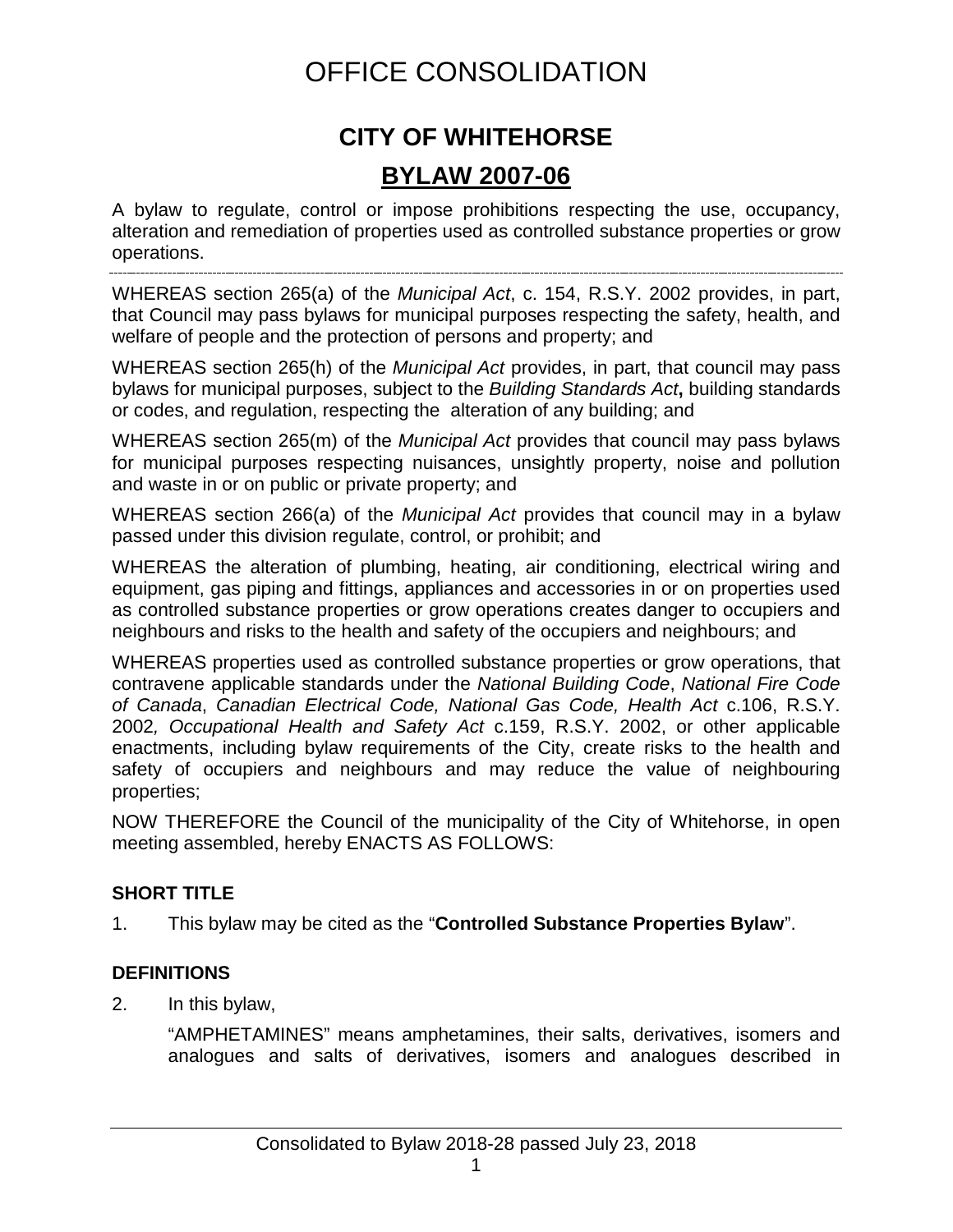Schedule III of the *Controlled Drugs and Substances Act,* 1996, c.19, as amended from time to time;

"ALTERATION" means any change made to the structural, mechanical or electrical components of a building that has not been made pursuant to a permit issued under the *City of Whitehorse Building and Plumbing Bylaw,* as amended from time to time, or by the Government of Yukon;

"BUILDING" means any structure or construction, or a part thereof, for any use or occupancy and includes residential premises, and outbuildings such as storage sheds and garages;

"BUILDING CODE" means the *National Building Code of Canada*, 2005 as amended and replaced from time to time and as adopted by the *Building Standards Act* c.19, R.S.Y. 2002, as amended from time to time*;*

"BUILDING INSPECTOR" means the official hired by the City of Whitehorse Council to administer and enforce the provisions of the *Building Standards Act*, the *Building and Plumbing Bylaw*, and any relevant bylaws within the City including this bylaw, all as amended from time to time, who shall act under the direction of the Manager of Planning and Development Services;

"CANNABIS" means a cannabis plant within the meaning of the federal *Cannabis Act* as amended from time to time. (*Bylaw 2018-28 passed July 23, 2018*)

"CONTROLLED SUBSTANCE" means a controlled substance as defined or described in Schedules I, II or III of the *Controlled Drugs and Substances Act,* 1996, c.19, as amended from time to time, but does not include a controlled substance permitted under that Act;

"CONTROLLED SUBSTANCE PROPERTY" means a property which does not meet applicable standards under the National Building Code, National Fire Code of Canada, Canadian Electrical Code, National Gas Code, Building Standards Act, or other applicable enactments including any bylaw requirements of the City, all as amended from time to time, and which fits within one of the following descriptions:

- (1) a property contaminated by, or that contains trace amounts of, chemical or biological materials used in or produced by the trade or manufacture of a controlled substance,
- (2) a property altered to manufacture, grow, store, sell, trade or barter a controlled substance, or
- (3) a property which has been used or is being used for the manufacture, growing, storage, sale, trade or barter of a controlled substance.

"DANGEROUS GOODS" means those products or substances regulated by the *Transportation of Dangerous Goods Act* 1992, c.34, and its Regulations, both as amended from time to time;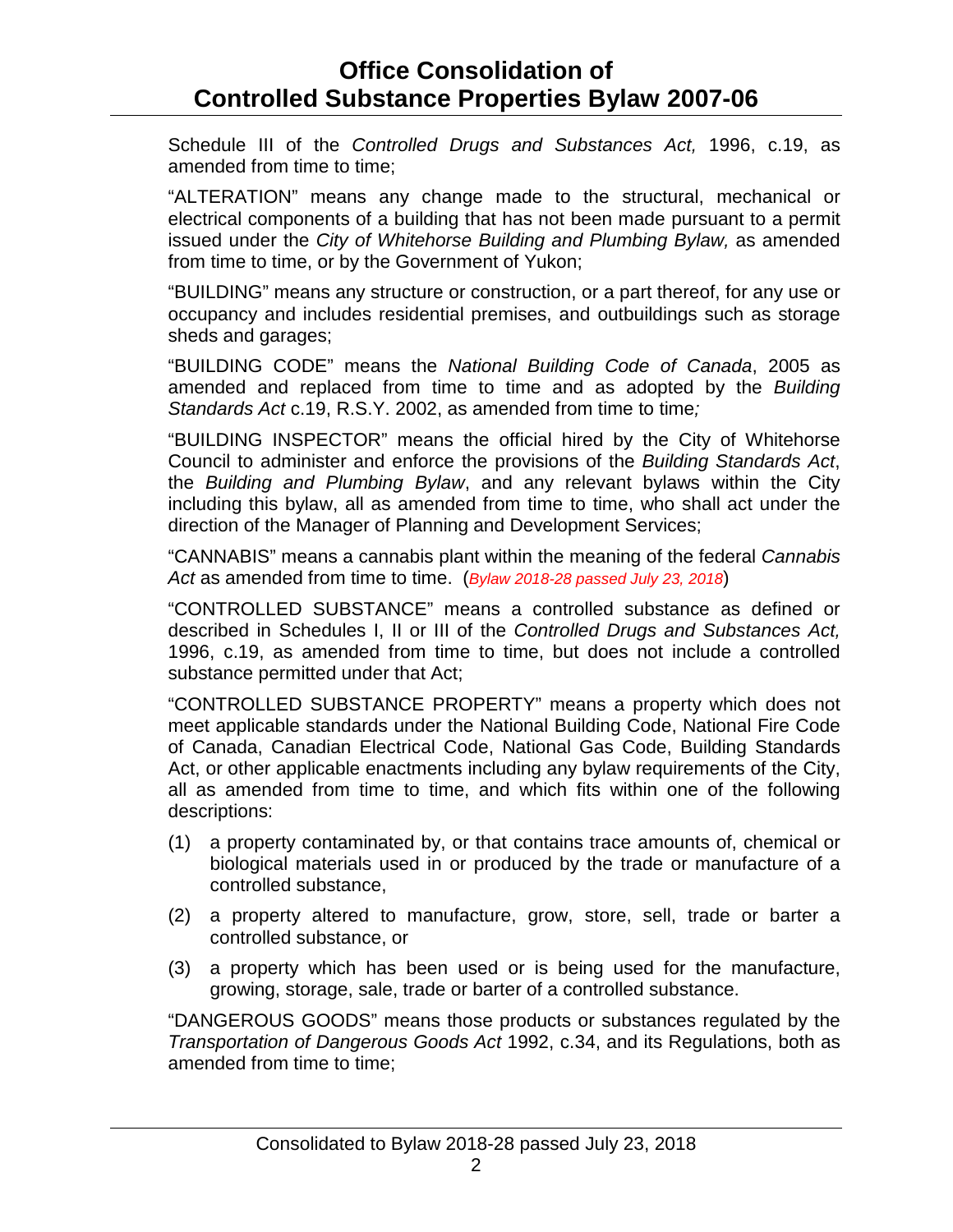"DESIGNATE" means any employee of the City of Whitehorse or an authorized representative as designated by the Manager of Bylaw Services, Manager of Planning and Development Services, or the Fire Chief;

"FIRE CHIEF" means the Chief Officer of the City of Whitehorse Fire Department or designate;

"GROW OPERATION" means the cultivation of

- (1) marijuana plants in a quantity that is not authorized by the *Cannabis Act* or the *Access to Cannabis for Medical Purposes Regulations*, SOR/2016-23 as amended from time to time;
- (2) other plants that are controlled substances; and

(3) the production of amphetamines. (*Bylaw 2018-28 passed July 23, 2018*)

"HAZARDOUS CONDITION" means:

- (1) any real or potential risk of fire,
- (2) any real or potential risk to the health or safety of persons or property, or
- (3) any contravention of the *National Building Code, National Fire Code of Canada, National Electric Code, National Gas Code, Building Standards Act*  or bylaws of the City, all as amended from time to time;

"INSPECTOR" means

- (1) the Manager of Bylaw Services or designate;
- (2) the Fire Chief, and every person hired by Council or the Fire Chief, as applicable, to be an officer or employee of the City's Fire Department,
- (3) a Building Inspector,
- (4) a peace officer,
- (5) the Manager of Engineering Services or designate,
- (6) the Manager of Operations or designate,
- (7) the Manager of Land and Building Services or designate;
- (8) the Manager of Planning and Sustainability Services or designate;
- (9) a Bylaw Services Constable, or
- (10) any other person or agency as determined by the Manager of Bylaw Services or the Fire Chief;

"LAND" means real property and every estate or interest therein, whether legal or equitable;

"LETTER TO OWNER" means the letter, prescribed by the Manager of Bylaw Services of the Fire Chief, which prescribes remedial measures to be undertaken by the owner to remediate a property;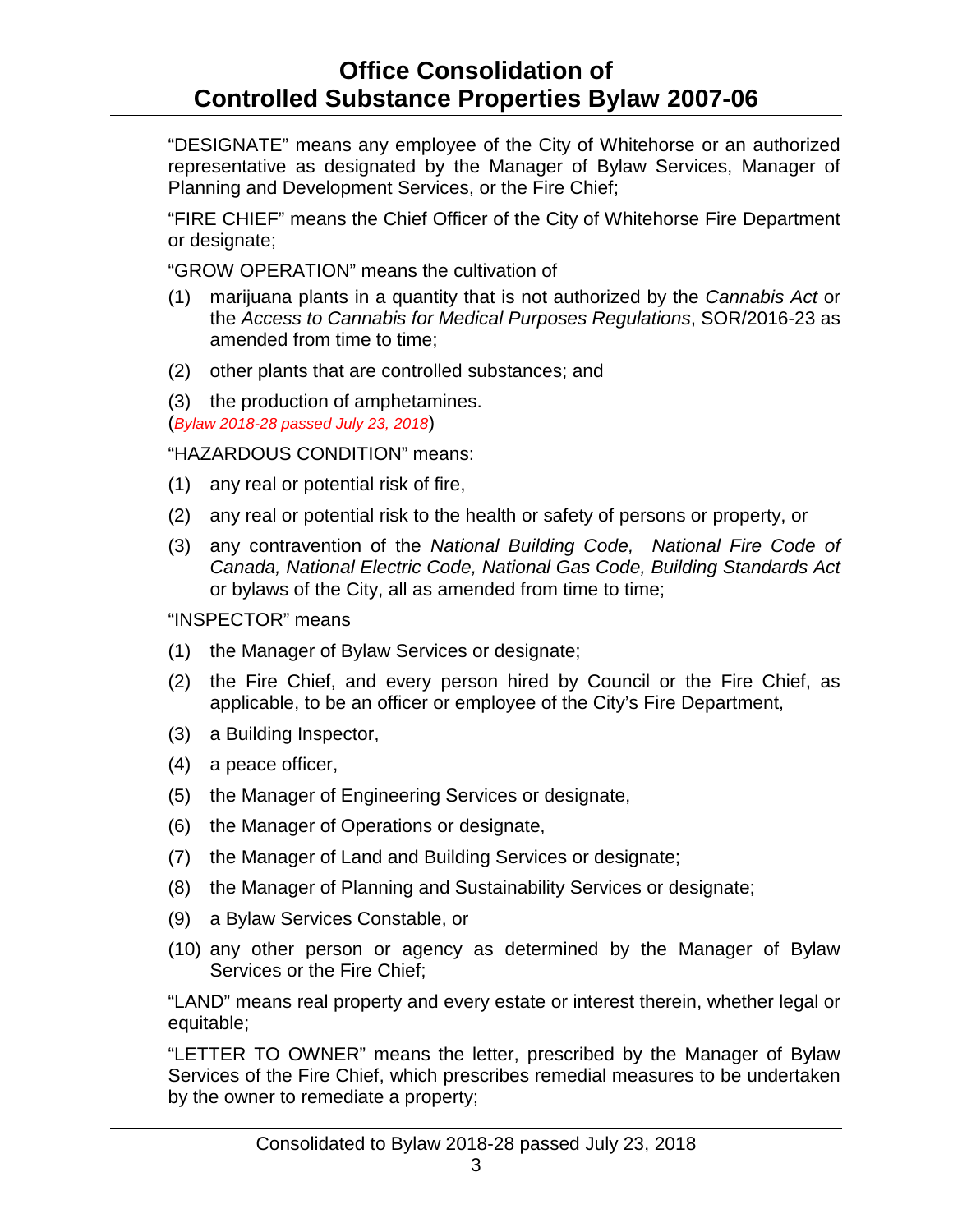"MANAGER OF BYLAW SERVICES" means the manager of the Bylaw Services Department of the City of Whitehorse or designate;

"MANAGER OF ENGINEERING SERVICES" means the manager of the Engineering Services Department of the City of Whitehorse or designate;

"MANAGER OF LAND AND BUILDING SERVICES" means the manager of the Land and Building Services Department of the City of Whitehorse or designate;

"MANAGER OF PLANNING AND SUSTAINABILITY SERVICES" means the manager of the Planning and Sustainability Services Department of the City of Whitehorse or designate;

"MANAGER OF WATER AND WASTE SERVICES" means the manager of the Water and Waste Services Department of the City of Whitehorse or designate;

"OWNER" means

- (1) a person who is the registered owner of title to the property under the *Land Titles Act,* R.S.Y. 2002, c.130, as amended from time to time, and if there is more than one registered owner of title to the property, any of them;
- (2) a person who is entitled to be the registered owner on title to the property under the *Land Titles Act*;
- (3) a person shown as the owner of the property in the municipal assessment or tax roll records for the property;
- (4) any of the following persons in whom the property or any estate or interest in the property is vested or with whom decision-making responsibility legally resides:
	- (a) a guardian;
	- (b) an executor, administrator or trustee;
	- (c) an attorney under a power of attorney; or
- (6) a lessee, licensee, tenant, caretaker, user or other occupier of the property or the agent of the owner;

"PESTICIDE" means a substance or mixture, including a chemical, used to destroy, prevent, repel or mitigate fungi or animal pests or micro-organisms such as bacteria or viruses, and includes herbicides, fungicides or other substances used to control pests, and plant regulators, defoliants or desiccants;

"PROFESSIONAL CLEANER" means an individual or corporation certified by The Canadian Registered Board of Occupational Hygienists, The American Board of Industrial Hygiene, or such other certification as deemed satisfactory by the Manager of Bylaw Services or Fire Chief, experienced and qualified in removing contaminants, including but not limited to pesticides, fertilizers or chemicals used to manufacture amphetamines or controlled substances, moulds or fungi, from buildings and shall not include the owner;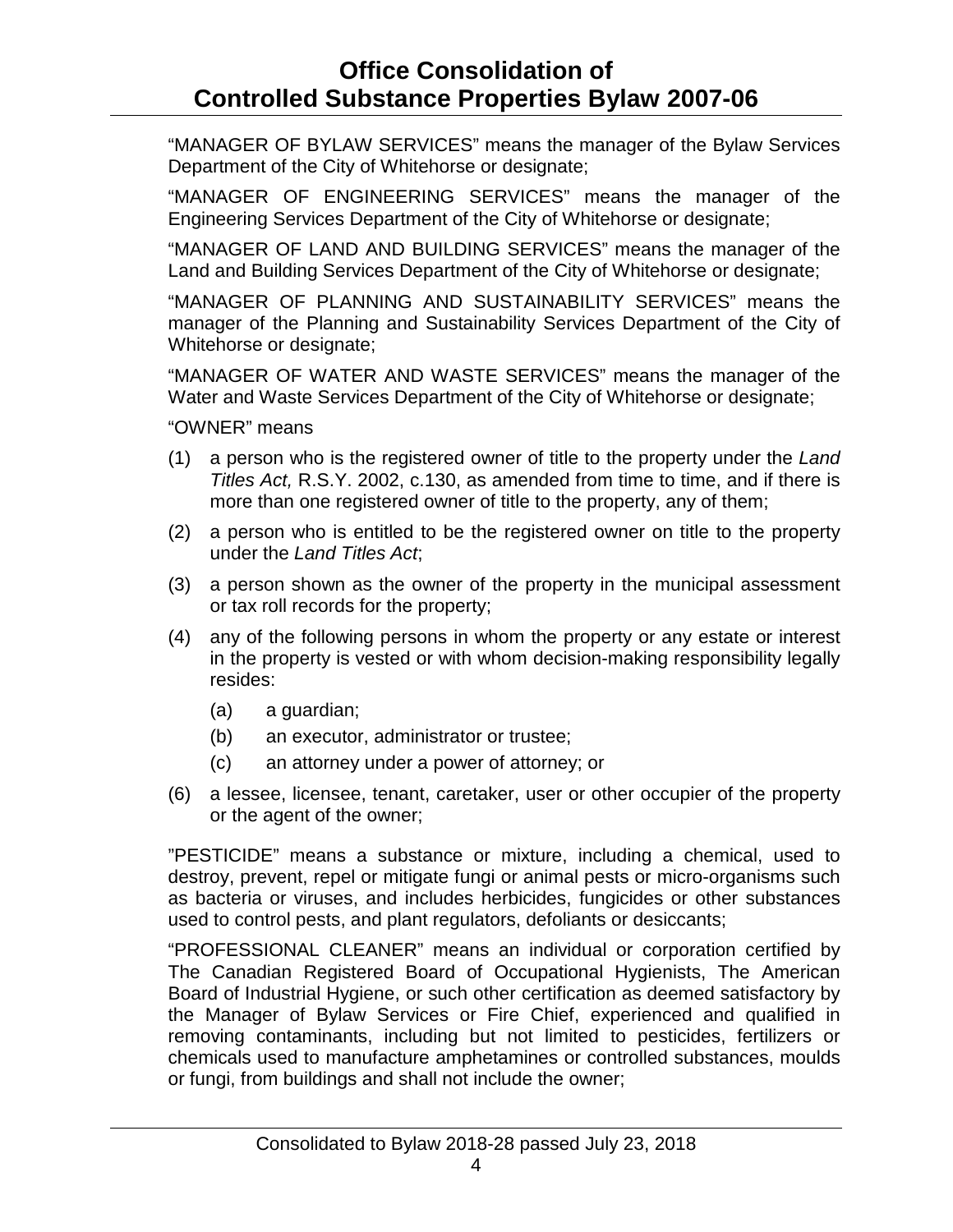"PROPERTY" means land and any buildings situated on the land**;**

"REMEDIATION PLAN" means a written report, as prescribed by the Manager of Bylaw Services of the Fire Chief, detailing the course of action that will be taken by the owner to bring residential premises, for which a "Do Not Occupy" notice has been posted, into compliance with the bylaw;

"RESIDENTIAL PREMISES" means any building which is occupied as a dwelling unit by one or more persons;

"SERVICE FEE" means all direct and indirect costs incurred by the City associated with the inspection and removal of illegal activity, materials associated with illegal activity and by-products resulting from illegal activity at a property used as a controlled substance property or grow operation and includes, without limitation:

- (1) salaries and related personnel costs,
- (2) costs incurred for the lawful dismantling, disassembly, removal, clean up, transportation, storage, and disposal of equipment, substances, materials or other paraphernalia associated with the use, trade, business or manufacture,
- (3) costs incurred to replace consumables used, or to replace equipment following exposure to contaminants,
- (4) costs incurred for the analysis of the materials found at the property and the health or safety conditions at the property,
- (5) costs incurred for the services of an independent contractor or agent, including without limitation, a professional engineer, a consultant, a person retained to carry out construction or demolition, a health professional, an electrical inspector, or a hazardous materials professional,
- (6) costs incurred by the City's peace officers for any action taken by them under the bylaw,
- (7) costs incurred by the Royal Canadian Mounted Police for any action taken by them under the bylaw,
- (8) costs incurred by the City's Fire Department for any action taken by them under the bylaw including but not limited to responding to a fire caused as a result of the property being used as a controlled substance property or grow operation;
- (9) costs incurred by the City for cleaning, maintaining or repairing the City's sanitary or storm sewers, water mains, roadways, sidewalks or other City property in relation to impacts of a controlled substance property,
- (10) costs incurred by the City to remediate the premises under this bylaw;
- (11) costs incurred for legal fees on a solicitor and client basis.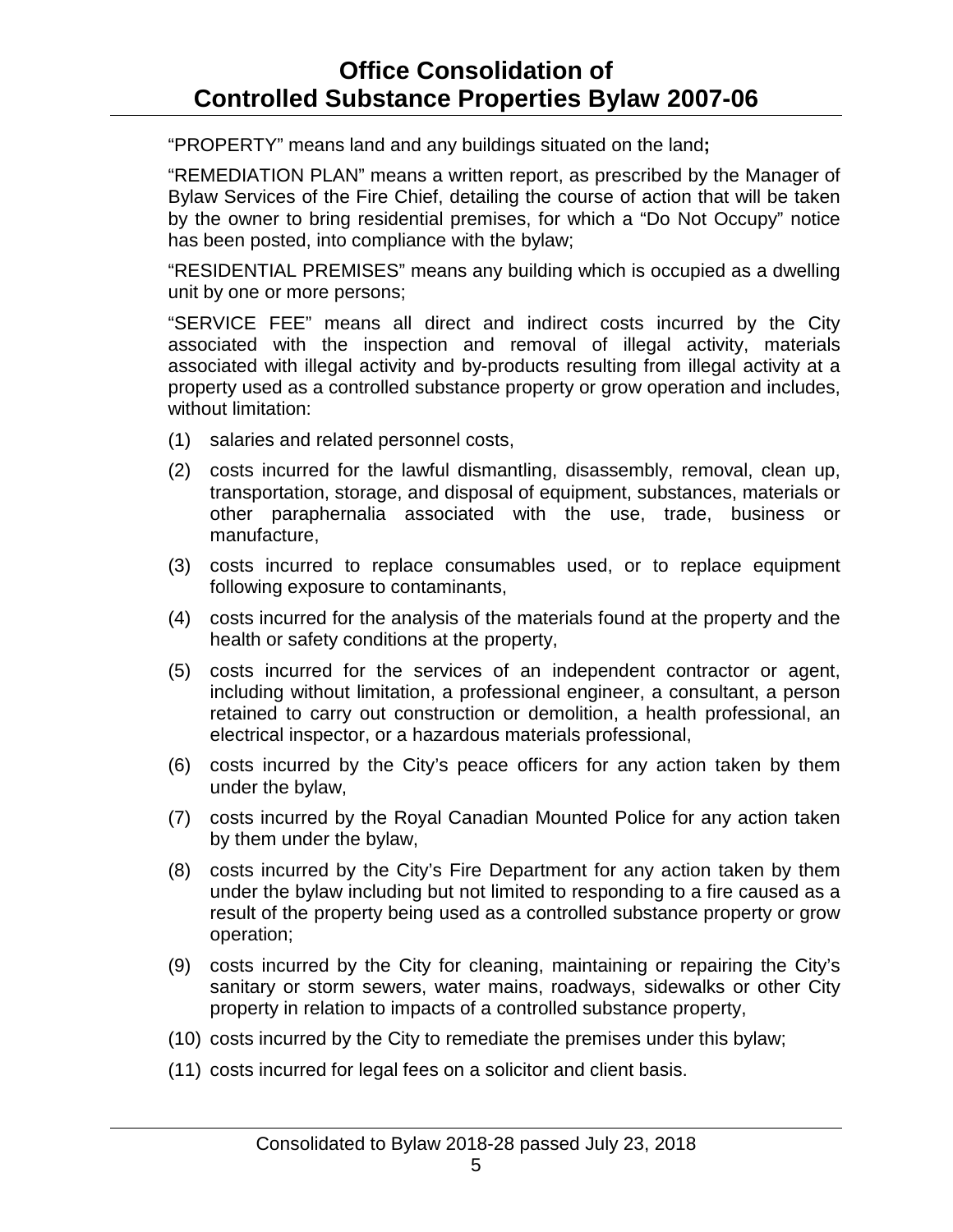"SPECIAL SAFETY INSPECTION" means an inspection coordinated with other such departments, jurisdictions, and contractors as is necessary to ascertain hazardous conditions or enactment contraventions that may exist under the *National Building Code, National Fire Code*, *National Electric Code, National Gas Code, Building Standards Act*, bylaws of the City or other enactments, all as amended from time to time;

"STRUCTURE" means an erection, repair, alteration, addition, demolition, excavation or other construction which supports a use or occupancy;

"TENANCY AGREEMENT" means an agreement between a tenant and a landlord for possession of residential premises, whether written or oral, express or implied;

"UTILITY" means a lawful provider of an electrical, sewer, water, oil, propane or such other utility service as may be established to consumers;

"UTILITY SERVICE" means the electrical, sewer, water, oil, propane, or such other utility service as may be established.

### **PROHIBITED USES AND ALTERATIONS OF BUILDINGS**

- 3. A person shall not disconnect or bypass a meter installed for the purpose of ascertaining consumption of a utility service unless that person is:
	- (1) a utility; or
	- (2) a person to whom a disconnection or bypass permit lawfully required by the City has been issued.
- 4. No person, other than a person referred to in section 3(1) or 3(2) of this bylaw, shall reconnect the supply of a utility service, repair the utility service, or handle the utility service in any way if, as a result of the use of a property as a controlled substance property or grow operation,
	- (1) the supply of a utility service to the property has been disconnected by the City, a utility, any other lawful authority, or any person; or
	- (2) alterations or repairs have been made to a building or to a utility service, equipment, appliances or other accessories of any kind on the property contrary to, or without lawful authority under, a bylaw or other applicable codes, standards and enactments; or
	- (3) a hazardous condition exists on the property
- 5. A person shall not alter a building in a way that facilitates the manufacture or growth of a controlled substance or for the purpose of establishing or operating a grow operation.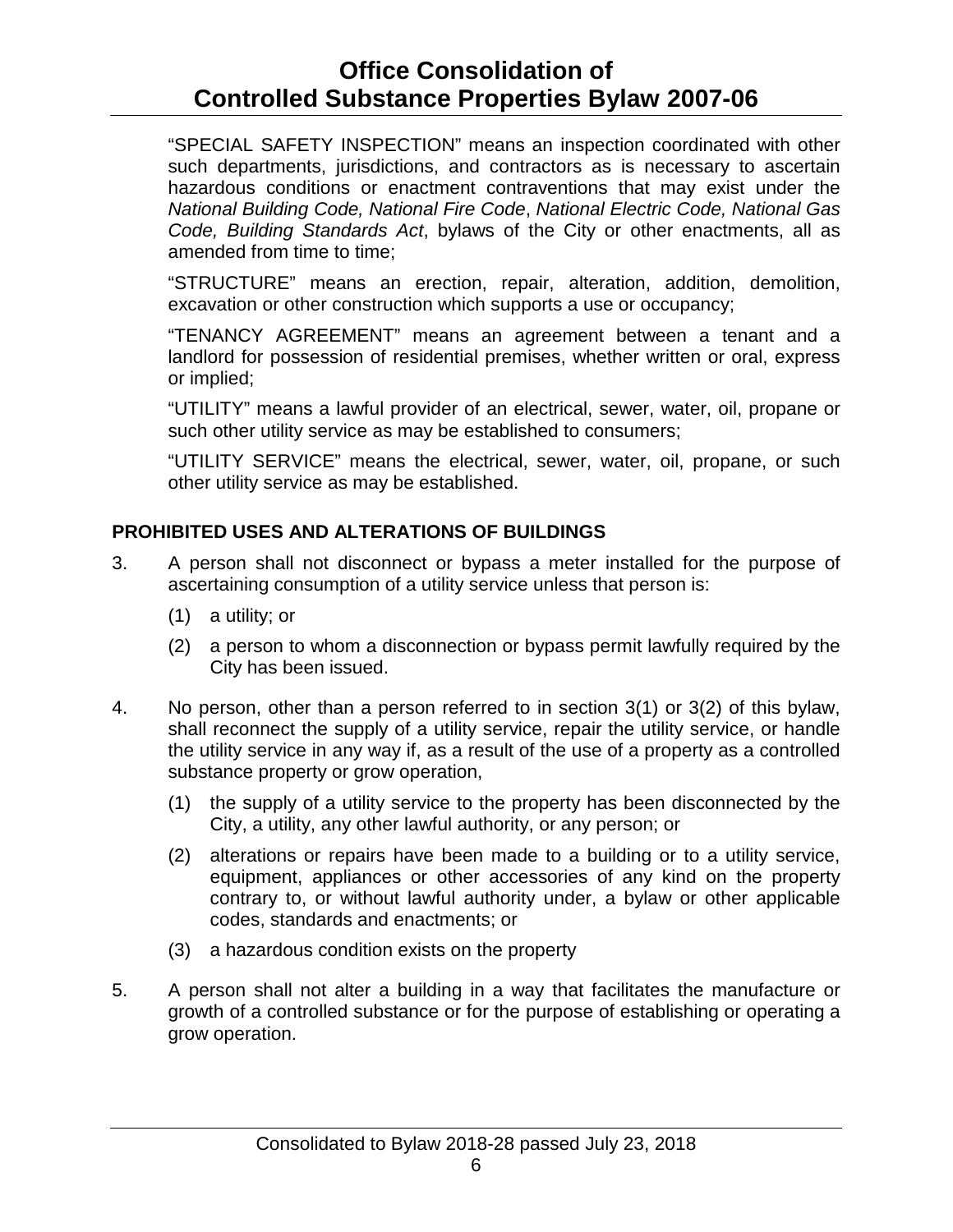- 6. A person shall not divert or install exhaust vents for hot water tanks or furnaces, or any other appliance, for the purpose of producing carbon dioxide, into or within a building, except by way of an exhaust vent constructed or installed in compliance with applicable codes, standards and enactments.
- 7. A person shall not store dangerous goods on a property in quantities greater than permitted under the *National Fire Code.*
- 8. A person shall not
	- (1) construct or install any obstruction of an exit or an access to an exit in a building required under the *National Building Code* or other applicable codes, standards and enactments;
	- (2) remove fire stopping provided or required under an enactment, as amended from to time, to contain the spread of fire within a building; or
	- (3) modify, change, remove, or in any way render inoperable any safety device or change, remove, block or modify any material or design feature that reduces fire safety.
- 9. A person shall not cause or allow a building to become subject to the growth of any type or variety of moulds or fungi in any quantity, arising from, or in relation to its use as a controlled substance property or grow operation.
- 10. A person shall not cause, allow, or permit
	- (1) a nuisance as a result of that person's use or occupancy of a property; or
	- (2) water, rubbish or unsightly**,** noxious, offensive or unwholesome matter to collect or accumulate in, on, under or around a property owned, used or occupied by that person.
- 11. Except as permitted by the Zoning Bylaw, a person shall not cause, allow, or permit in a building, the manufacture, growing, storage, transfer or disposal of a substance that emits odours, fumes or particulate matter that disturbs the enjoyment, comfort or convenience of individuals. (*Bylaw 2018-28 passed July 23, 2018*).

### **DISCONTINUANCE OF WATER SERVICE**

- 12. The City may discontinue providing water service to a property if the water is being used for, or in relation to, a controlled substance property or grow operation, subject to the requirements that the City shall:
	- (1) give the owner of the parcel seven days written notice of an opportunity to make representations to the Manager of Bylaw Services with respect to the proposed discontinuance of the water service; and
	- (2) after the persons affected have had an opportunity to make representations to the Manager of Bylaw Services, the City shall give the owner seven days written notice of any proposed discontinuance of the water service.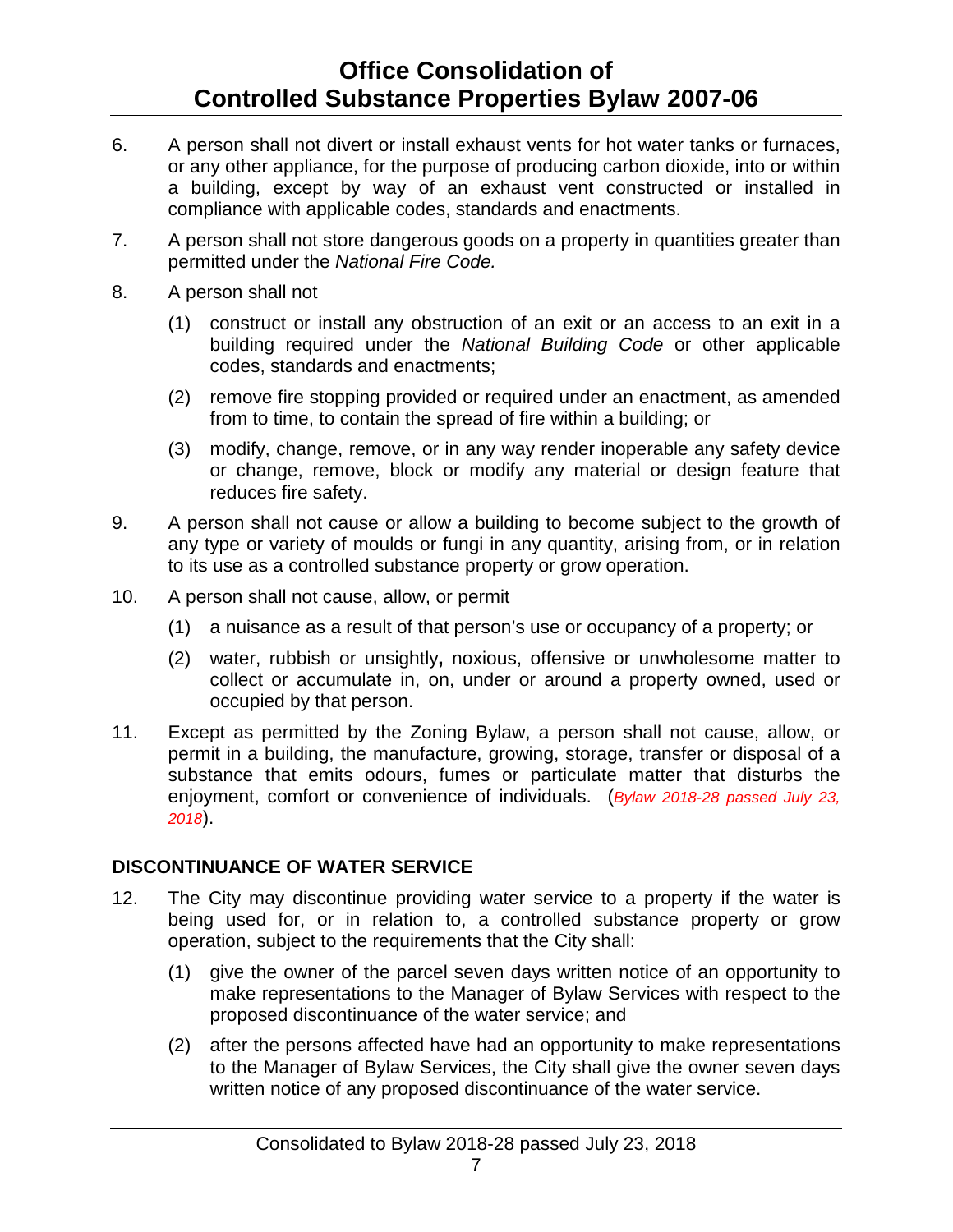- 13. The City may, immediately and without notice, discontinue providing water service to a property if the water is being used for, or in relation to, a controlled substance property or grow operation and the continuation of providing the water service to a property is likely to cause damage to City infrastructure which shall be determined by the Manager of Bylaw Services or Fire Chief upon consultation with the Manager of Water and Waste Services.
- 14. The City may undertake any action it deems appropriate to protect the water service once it is disconnected.
- 15. Any costs associated with the discontinuance of the water service to the property shall be the responsibility of the owner.

### **POWERS OF THE MANAGER OF BYLAW SERVICES AND THE FIRE CHIEF**

- 16. If the Manager of Bylaw Services or the Fire Chief has reason to believe that all or part of a property had been used or altered contrary to this bylaw, a "Do Not Occupy" Notice as prescribed may be posted in a conspicuous place at the entrances of the building, a notice that the building is unsafe and that no person may enter or occupy the building shall be delivered to the owner.
- 17. Where the Manager of Bylaw Services or the Fire Chief has reason to believe that there are children residing in a building in respect of which an application under this part has been made, the Director of Child and Family Services under Part 4 of the *Children's Act* shall be notified without delay.
- 18. A person shall not interfere with or obstruct the posting of a "Do Not Occupy" Notice.
- 19. A person shall not remove, alter, cover or mutilate a posted "Do Not Occupy" Notice except with the prior written permission of the Manager of Bylaw Services or the Fire Chief.
- 20. The Manager of Bylaw Services or the Fire Chief may, with respect to property being used or altered contrary to this bylaw,
	- (1) enter on the property and inspect the property for conditions that may cause a fire, increase the danger of a fire or increase the danger to persons or property from a fire;
	- (2) take measures to prevent and suppress fires, including the demolition of buildings to prevent the spreading of fires;
	- (3) order the owner of the property to undertake any actions for the purpose of removing or reducing any thing or condition considered to be a fire hazard or that may increase the danger of fire;
	- (4) order every occupier to vacate the property until the "Do Not Occupy" Notice posted under the bylaw has been removed.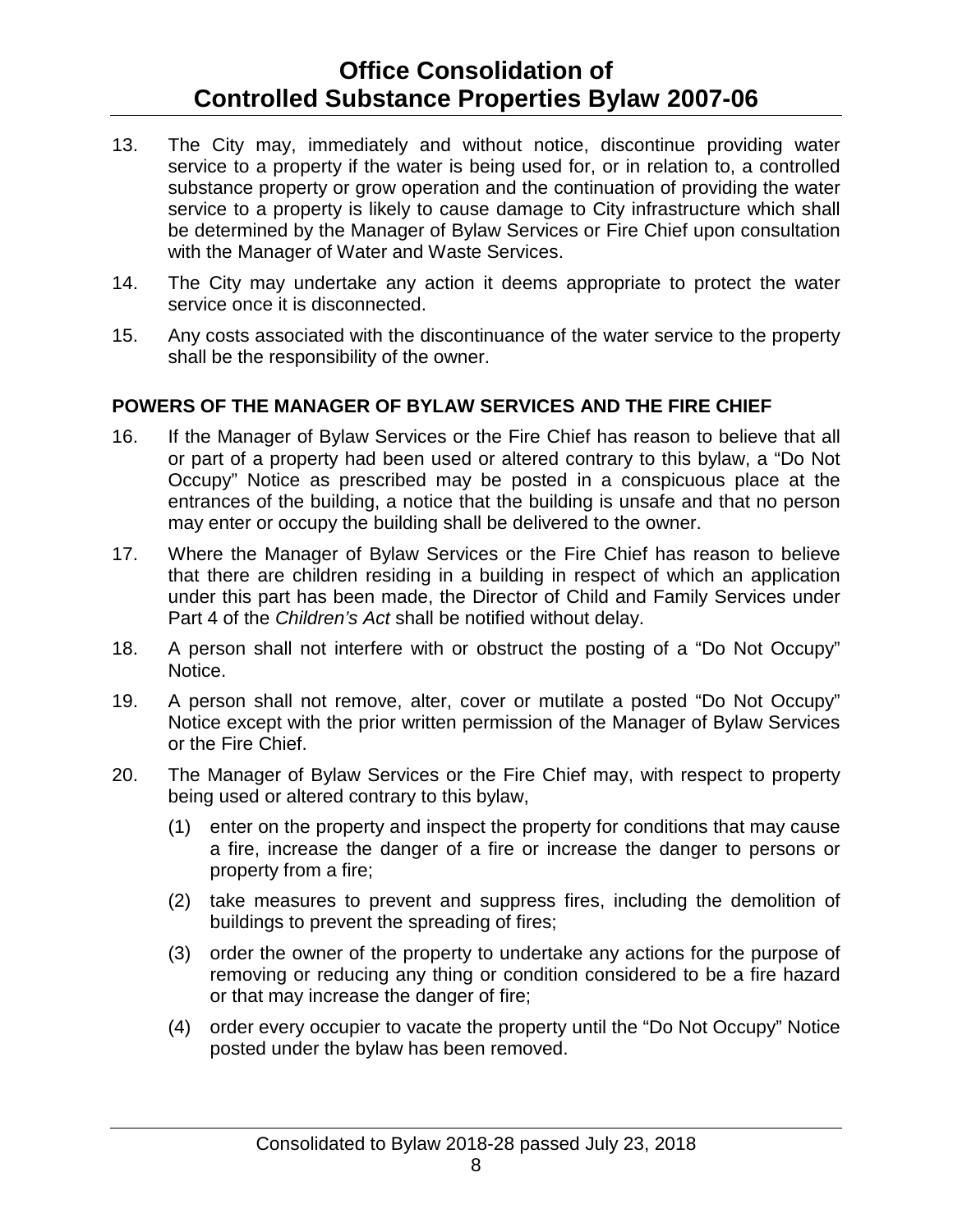- 21. Without limiting section 20 of this bylaw, the Fire Chief or his designate may exercise the powers of the Fire Marshal under the City of Whitehorse Emergency Services Bylaw, and for these purposes that bylaw applies.
- 22. Every owner of a property shall undertake any action directed by the Manager of Bylaw Services or the Fire Chief for the purpose of removing or reducing any thing or condition that is considered a fire hazard, increases the danger of fire, or poses a risk to life.

#### **POWERS OF INSPECTORS**

- 23. Subject to the *Municipal Act,* an inspector may enter on a property to
	- (1) inspect and determine whether all regulations, prohibitions or requirements under this bylaw or other applicable codes, standards and enactments are being met in relation to any manner for which the Council, a municipal officer or employee or a person authorized by the Council has exercised authority under this bylaw or other applicable codes, standards and enactments to regulate, prohibit or impose requirements;
	- (2) to carry out a special safety inspection**;**
	- (3) take action authorized under this bylaw relating to inspections; or
	- (4) inspect, disconnect, remove or recommend the disconnection or removal of a water service as contemplated under this bylaw.
- 24. Subject to the *Municipal Act*, an inspector may attend at the property from time to time during the course of work required by or contemplated under this bylaw to ascertain that the work required of the owner is taking place and to monitor the work done by the owner.
- 25. An inspector may, on behalf of the City,
	- (1) acknowledge receipt of evidence from the owner of completion of work referred to in this bylaw;
	- (2) receive the written certification, documents and fees referred to in this bylaw; and
	- (3) co-ordinate a special safety inspection of the property.
- 26. The owner of a building or property shall, upon request, give an inspector, who is carrying out an inspection pursuant to this bylaw, such assistance as may be required to carry out the inspection.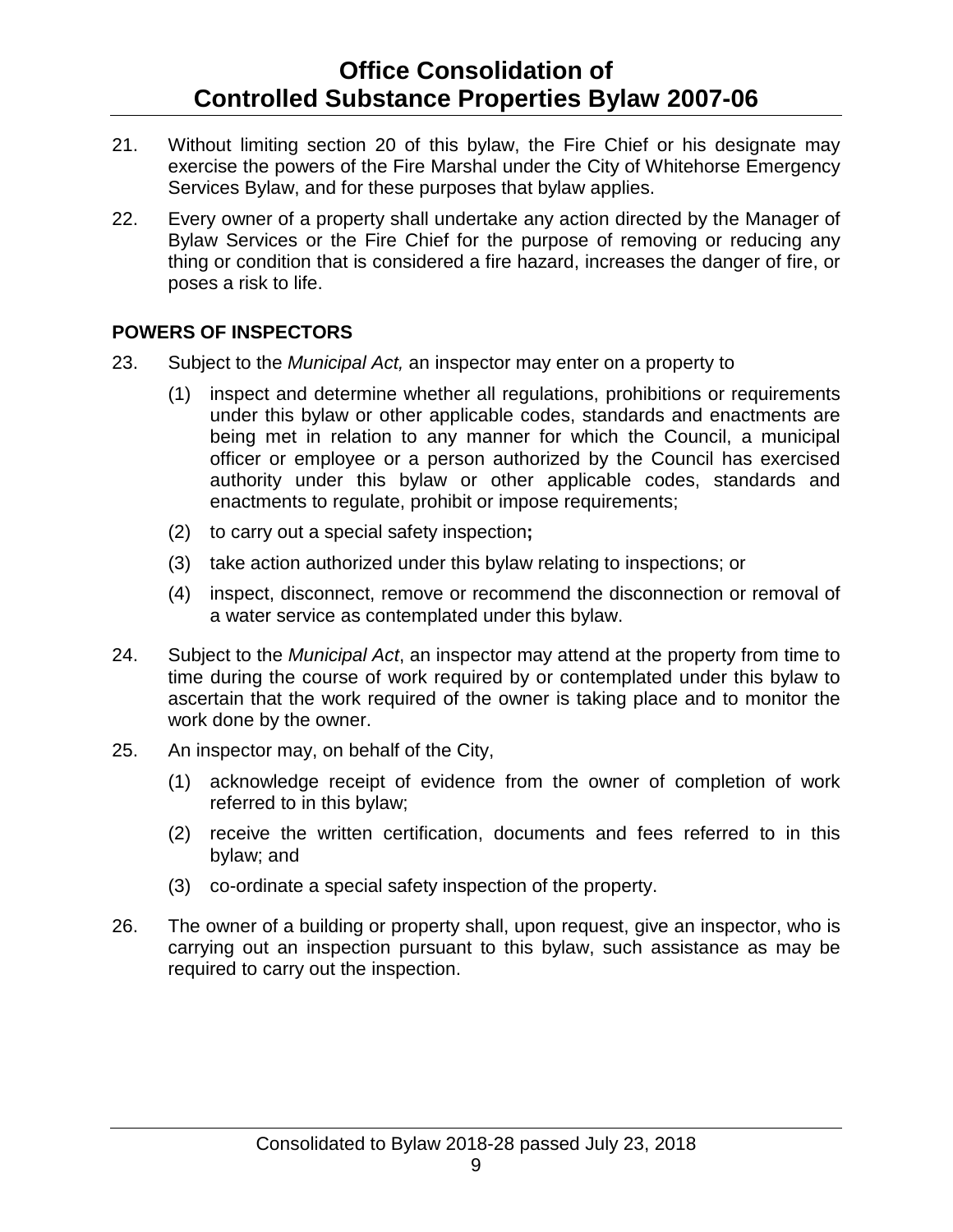### **REMEDIATION OF PROPERTY**

- 27. The Manager of Bylaw Services or Fire Chief shall, upon determining that a property has been used or altered contrary to this bylaw, prepare a Letter to Owner directing that the property be remediated consistent with the following requirements:
	- (1) if the building contains carpets and curtains, remove and dispose of all carpets and curtains to a designated location if deemed necessary by the Manager of Bylaw Services;
	- (2) if the building is heated by forced air heating, have the furnace, all air ducts, main distribution ducts, venting, and filtering cleaned by a professional cleaner or by a duct cleaning company if deemed necessary by the Manager of Bylaw Services;
	- (3) have all walls, floors and ceilings in the building cleaned and disinfected by a professional cleaner or replaced as necessary if deemed necessary by the Manager of Bylaw Services; and
	- (4) have the inside and outside of all cabinets, and all countertops in the building, cleaned and disinfected by a professional cleaner or replaced as necessary if deemed necessary by the Manager of Bylaw Services.
- 28. The owner shall within seven days after delivery by the City of a Letter to Owner submit for approval a Remediation Plan in a form prescribed by the Manager of Bylaw Services or the Fire Chief. The remediation plan shall set out the details of the restoration strategies and a timetable with estimated dates for undertaking the restoration of the property.
- 29. Upon receipt of the Remediation Plan from the owner**,** the Manager of Bylaw Services or the Fire Chief shall, within ten days, accept or reject the Remediation Plan and, give written notice to the owner of such decision. The notice shall include:
	- (1) the written decision; and
	- (2) a copy of this bylaw; and
	- (3) if the Remediation Plan is rejected, a written summary of the deficiencies of the Remediation Plan and a statement that the owner shall provide within ten working days of the receipt of the decision, a revised Remediation Plan for review and approval.
- 30. Upon approval of a Remediation Plan the owner of the building shall undertake all work necessary to satisfy the remedial measures prescribed in the Letter to Owner.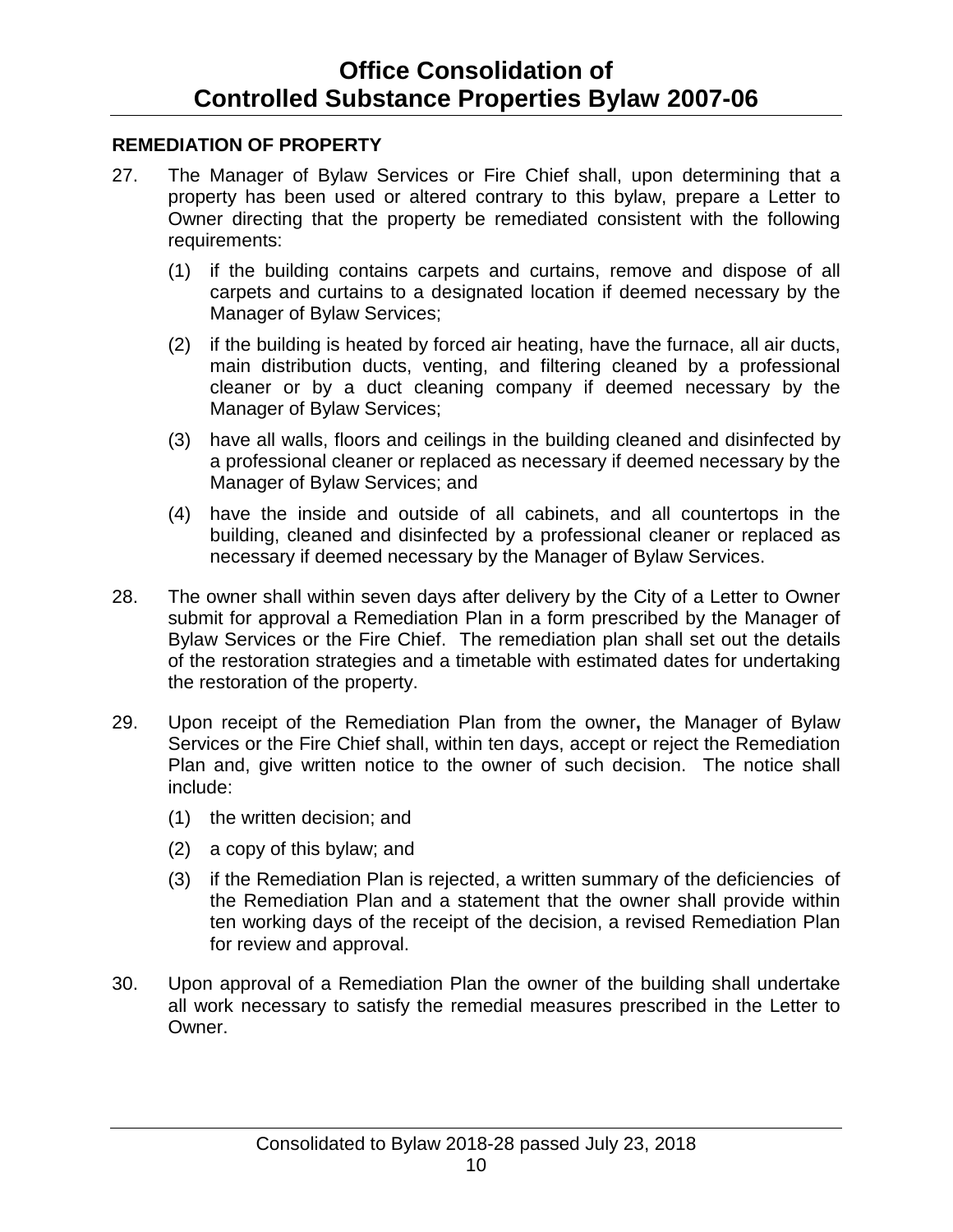- 31. After the remedial measures prescribed in the Remediation Plan have been satisfied, the owner shall arrange an inspection of the building by a professional cleaner. The profession cleaner shall provide to the owner certification in a form prescribed by the Manager of Bylaw Services or the Fire Chief that the remedial measures prescribed in the Remediation Plan have been satisfied, and the building is substantially free of any pesticides, fertilizers, toxic chemical contamination, moulds or fungi, consistent with Institute of Inspection, Cleaning and Restoration Certification ("IICRC") Standard S-520 as amended from time to time.
- 32. It is the full and sole responsibility of the owner to carry out the remedial measures prescribed in the Remediation Plan prior to removal of a **"**Do Not Occupy**"** Notice in compliance with this bylaw and all other applicable codes, standards and enactments.
- 33. Neither the removal of a "Do Not Occupy" Notice nor the acceptance or review of plans, drawings or specifications or supporting documents, or any inspections made by or on behalf of the City, will in any way relieve the owner from full and sole responsibility to perform work required or contemplated under this bylaw and all other applicable codes, standards, and enactments.

### **REOCCUPATION OF BUILDING**

- 34. A building for which a "Do Not Occupy" Notice has been issued shall not be reoccupied until:
	- (1) a special safety inspection of the property has been carried out;
	- (2) the owner has obtained all permits, approvals or authorizations required to carry out, and has carried out, or caused to be carried out, the work necessary to bring the property into compliance with this bylaw and other applicable codes, standards and enactments which include but are not limited to those health and safety issues as prescribed by the Manager of Bylaw Services or the Fire Chief;
	- (3) remedial measures prescribed by the Remediation Plan have been completed and written certification of a professional cleaner has been provided;
	- (4) if required under other applicable codes, standards and enactments, the owner has retained a professional engineer holding a valid licence under the *Engineering Profession Act* c.75 R.S.Y. 2002, and the professional engineer has certified in writing that the building safety requirements required under other applicable codes, standards and enactments have been complied with;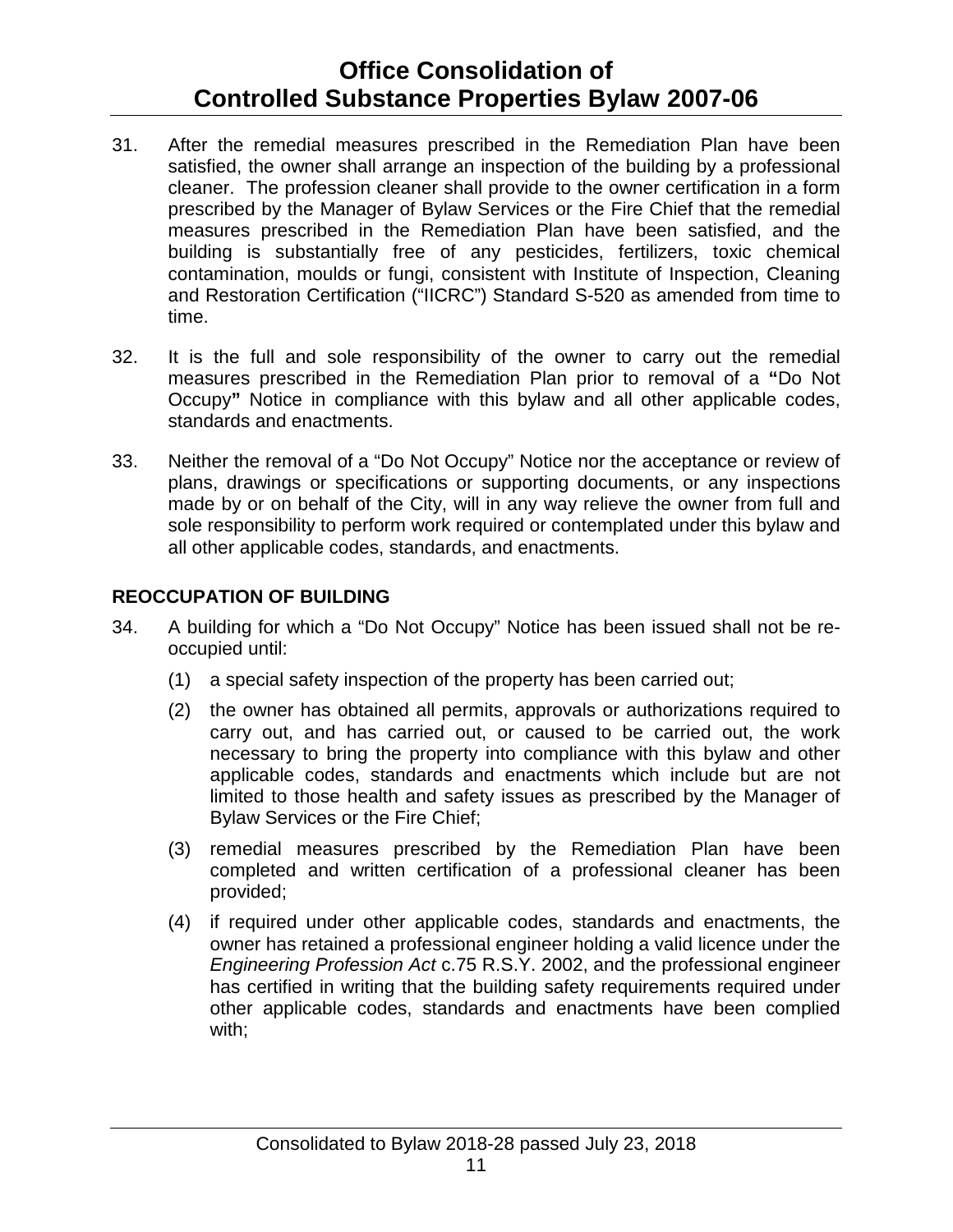- (5) the owner has paid all service fees and other fees imposed under this bylaw and other relevant City bylaws in relation to the inspection of the property and the issuance of permits; and
- (6) the Manager of Bylaw Services or the Fire Chief has removed the **"**Do Not Occupy**"** Notice posted under the bylaw and a Re-occupancy Permit has been issued.
- 35. Before a building is re-occupied after being remediated under this bylaw**,** the owner shall notify any prospective occupants by Notice to Prospective Occupier, in a form prescribed by the Manager of Bylaw Services or the Fire Chief, that a building was used or altered contrary to this bylaw and has been remediated and shall submit proof of such notice to the Manager of Bylaw Services or the Fire Chief.
- 36. Before a property is sold after being remediated under this bylaw, the owner shall notify any prospective purchasers, on the offer to purchase, that the property was used or altered contrary to this bylaw and has been remediated, and shall submit a copy of the offer to purchase, detailing such notice, to the Manager of Bylaw Services or the Fire Chief.

### **DUTIES OF OWNERS OF LEASED PROPERTY**

- 37. Every owner of a property, subject to a tenancy agreement, who discovers a contravention of this bylaw shall
	- (1) upon discovery of the contravention, deliver written notice immediately to the Manager of Bylaw Services or the Fire Chief of the particulars of the contravention; and
	- (2) subject to the *Landlord and Tenant Act* c.131, R.S.Y. 2002, within 60 working days or such time frame as approved by the Manager of Bylaw Services, of the delivery of the notice, take such action as may be necessary to bring the property into compliance with this bylaw.
- 38. If an owner of a property, subject to a tenancy agreement, notifies the Manager of Bylaw Services or Fire Chief of a contravention of this bylaw, service fees arising in respect of that contravention shall be waived.

### **CITY RELIANCE**

39. Neither the removal of a "Do Not Occupy" Notice nor the acceptance or review of plans, drawings or specifications or supporting documents nor any inspections made by or on behalf of the City constitute in any way a representation, warranty, assurance or statement that this bylaw or other applicable codes, standards or enactments have been complied with.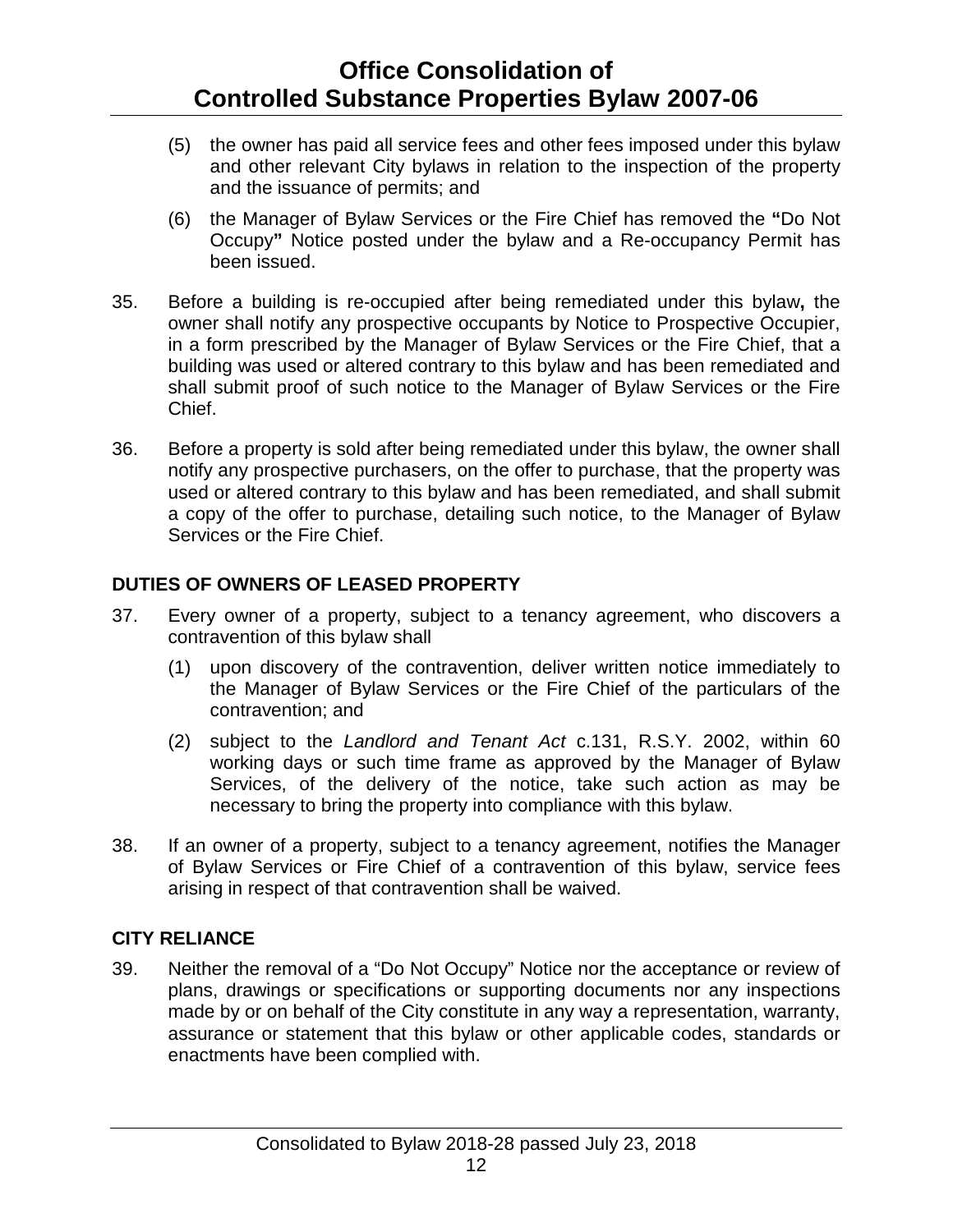40. When a professional engineer, architect or other person provides certification or other documentation to the City under this bylaw, that the work required by or contemplated by this bylaw substantially conforms to the requirements of this bylaw and that the property complies with other applicable codes, standards or enactments, the City will rely solely on the documentation as evidence of conformity with these requirements and not on its receipt of plans, monitoring of the work, acknowledgement of completion, or its removal of a "Do Not Occupy" Notice.

### **FEES**

Each time one or more inspectors enters on a property to carry out an inspection in the exercise of authority by the City to regulate, prohibit or impose prohibitions under this bylaw or other applicable codes, standards or enactments, or to attend at the property under any provision of this bylaw, the owner shall pay inspection fees as prescribed in the Fees and Charges Bylaw.

### **DEFAULT**

41. If an owner of a property refuses, neglects or fails to comply with a requirement under this bylaw, or other codes, standards or enactments, the Manager of Bylaw Services or Fire Chief may inform the owner of such default, may enter on the property and, at its sole and absolute discretion, take such action as may be required to correct the default, including but not limited to remediating the property or bring it up to a standard specified in this bylaw or other applicable codes, standards or enactments. The City shall thereafter bill the owner for the cost of so doing and if the charges are unpaid on the last day of the current fiscal period of the City, they shall be added to and form part of the taxes payable in respect of that property as taxes in arrears.

#### **GENERAL INTERPRETATION**

42. If a portion of this bylaw is found invalid by a court, it will be severed and the remainder of the bylaw will remain in effect.

#### **OFFENCE AND PENALTIES**

- 43. Any person who contravenes any provision of this bylaw is guilty of an offence.
- 44. Any person, who commits an offence under this bylaw is, in addition to any other punishment, liable on summary conviction to:
	- (1) A voluntary fine under section 20 of the *Summary Convictions Act*, issued in respect to an offence specified in Schedule "A";
	- (2) A fine not exceeding Ten Thousand (\$10,000.00) Dollars where proceedings are commenced pursuant to the summary convictions provisions of *Criminal Code*; or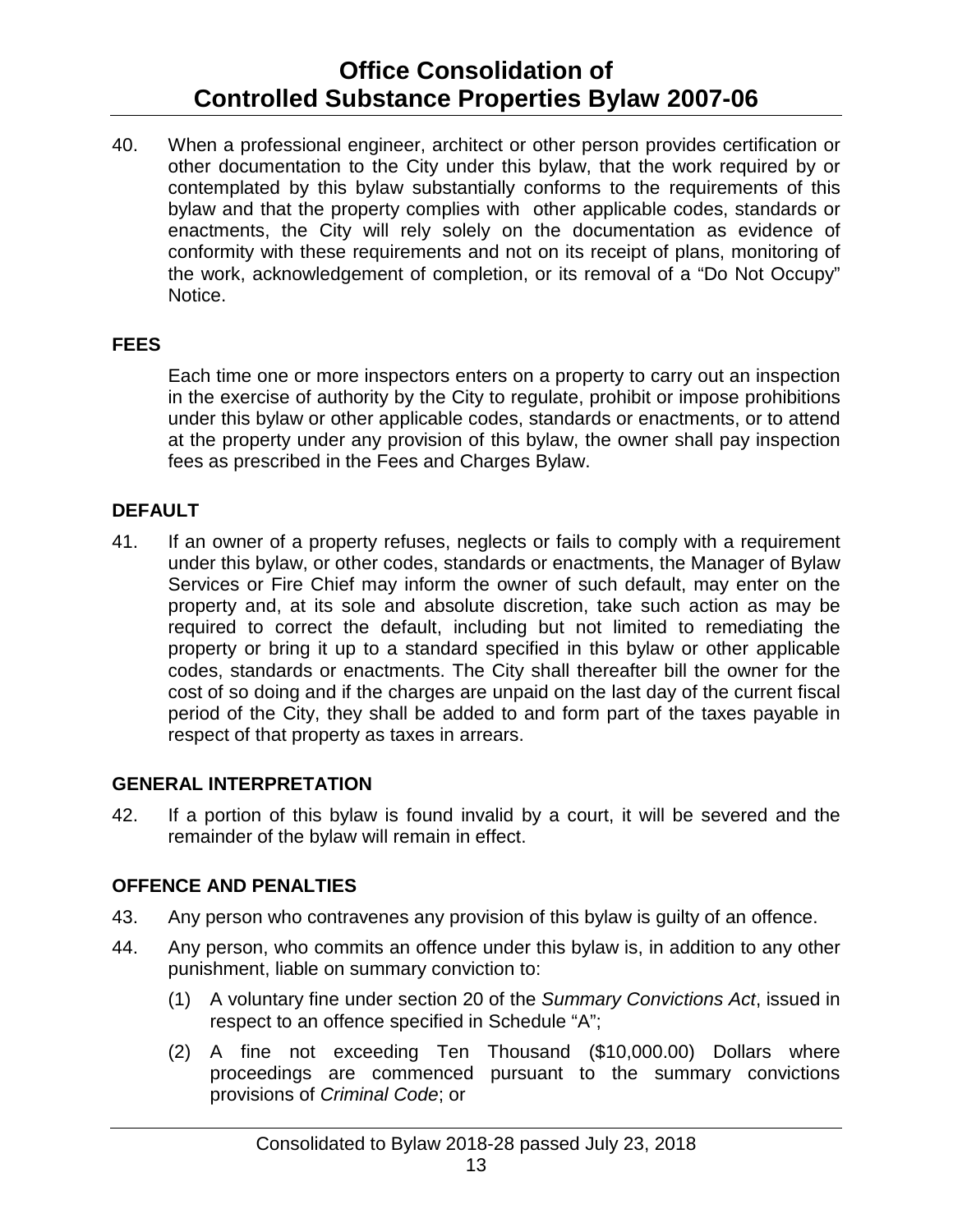- (3) A fine not exceeding Five Hundred (\$500.00) Dollars where proceedings are commenced pursuant to section 9(1) of the Summary Convictions Act of the Yukon
- 45. In the event that, upon conviction, any fine remains unpaid for a period of time exceeding thirty days, or such longer period as determined by the court, the amount of the fine shall be added to and form part of the taxes payable in respect of that property as taxes in arrears.
- 46. If an offence is a continuing offence, each day that the offence is continued constitutes a separate and distinct offence.

#### **COMING INTO FORCE**

47. This bylaw shall come into full force and effect on and from the date following third reading and adoption.

| <b>FIRST and SECOND READING:</b>   | August 27, 2007    |
|------------------------------------|--------------------|
| <b>AMENDED</b> by Resolution:      | September 24, 2007 |
| <b>THIRD READING and ADOPTION:</b> | September 24, 2007 |

*ORIGINAL BYLAW SIGNED BY*:

*"Bev Buckway"*

Bev Buckway, Mayor

*"R. I. Fendrick"*

Robert I. Fendrick, CGA, City Clerk